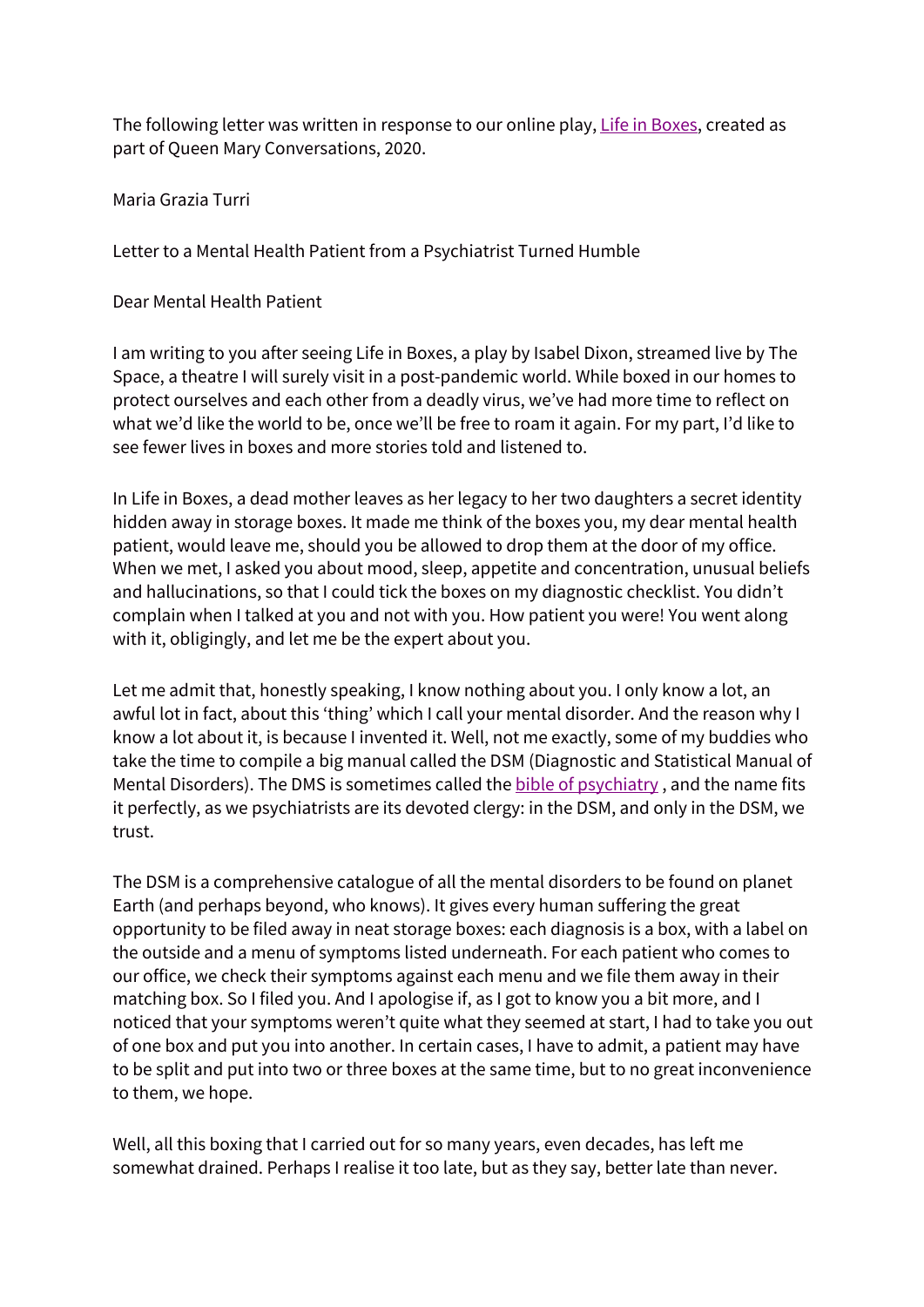Especially as I've come to know that there are other ways to talk to patients like you. I recently discovered the Power Threat Meaning Framework, a new tool for assessing mental health patients published by the British Psychological Society in January 2018. When we see each other again, I will be sure to use it, but should I forget, please help me remember.

You might have heard that this framework was highly disliked by some of my more illustrious colleagues. Some consider it a heresy. Others, perhaps tongue in cheek, have claimed that psychiatrists take the Power Threat Meaning Framework to Mean a Threat to their Power. For my part, I got going reading its 400 pages and I became aware of a great body of scientific knowledge that was mysteriously kept hidden from my sight thus far. There is an interesting parallel here, between you having to hide the truth of your story, and the hiding of the science that validates your story. But I will remember from now on, that your story and the way you tell it, is the only 'Road to Damascus' that can take us to the truth behind your suffering and show us the way to healing.

The DSM claims that we don't know why you and so many other people are mentally ill, but if they had to put a bet on it, it would be molecules in your brain gone astray and gene mutations. Even now, with so much suffering going on behind the closed doors of isolation and anxiety for the pandemic, predictions are made of how many more brains and genes will fail to step up to the challenge. But I've had just about enough of being the priest of the DSM. The Power Threat Meaning Framework document demonstrates that oppression, marginalisation, poverty, discrimination, racism (aka Power), trauma or the threat of it, be it physical, sexual or psychological (aka Threat) are the causes of mental disorders. I must say, it did not come as a surprise. Having worked in psychiatry for so many years, I never met a mental health patient who didn't have something of the sort happen to them in the recent or distant past. But the DSM distracted me, it made me focus so much on symptoms, and labels for boxing patients in, that I forgot there was a story behind each.

Yet aren't you going to be worried that the Power Threat Meaning Framework may only be another trick to box you into new labels and categories? I promise it will not, as the things I'll ask you when you come to see me again, will be: What has happened to you? How did it affect you? What sense did you make of it? What did you have to do to survive? What are your strengths? What is your story? It will always be about you and what you make of what happened to you (aka Meaning): you'll be the expert in your own story. I will be there to walk by your side and help you through your journey of recognition and recovery. And I will have things to say, perhaps even expert things, but I will always check with you that my suggestions, my advice, my prescriptions even, make sense to you and that you are interested in trying them out.

In Life in Boxes, two daughters are gifted with an opportunity to question themselves through the discovery of their mother's secret boxes. Thinking of your secret boxes, I questioned myself as a medical doctor and I rushed to look up the definition of medicine in the Cambridge English dictionary. This is what I found. In definition number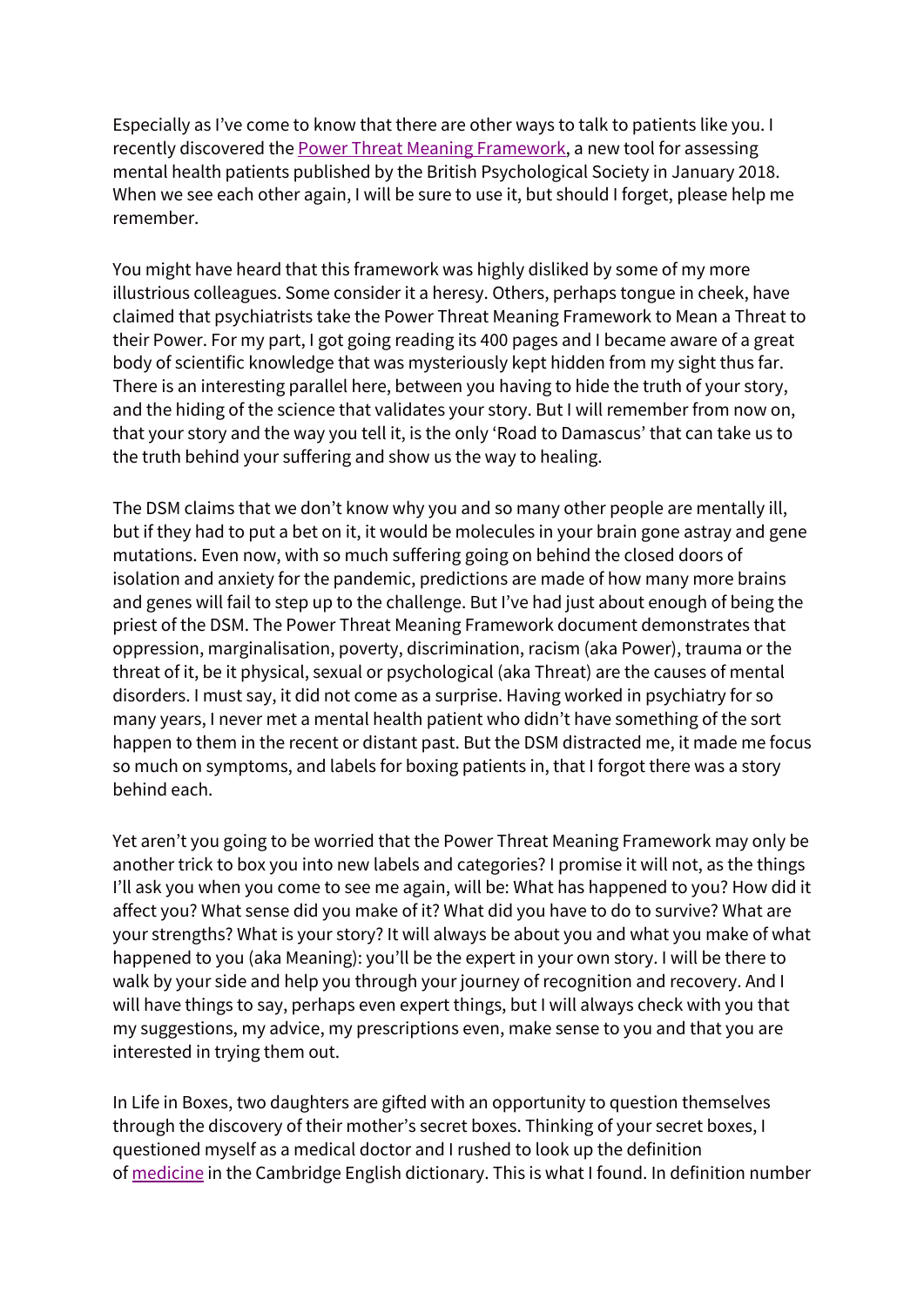one, medicine is the treatment and the study of illness and injury. In definition number two, medicine is a substance (liquid or pill) that is used as a treatment for illness or injury. I wonder when, as a doctor of medicine, I became a doctor of pills instead of a doctor of treatment in a more generous sense of the word. Listening can be treatment, understanding can be treatment, comforting can be treatment, educating, advising, guiding, supporting, assisting, succouring.

When did medicine in psychiatry come to mean dispensing pills? When did treatment in psychiatry reduce itself to pills, liquids and injections? I don't know, I've lost track, but I guess it has got something to do with the DSM. For each patient there is a DSM label, and for each DSM label there are matching boxes of medicines. Let's say that the psychiatry I have practised so far is like a bleak warehouse: in come people to be put in labelled boxes and out come people holding a number of boxes of pills to be swallowed, digested and boxed within their bodies for the rest of their lives. And all under the pretence that what causes mental illness is some molecule that goes astray within the braincase. Another box, the skull, holds the brain, the focal point of interest for research into mental illness. We do like boxes in psychiatry!

And yet, if the mental refers to the mind, there is so much more to the mind than the brain. Studying the brain to understand the mind is like studying a leaf to understand a plant. There is no leaf that can function in isolation from the rest of the plant, and no plant that can function in isolation from its ecosystem. So far, I was scared. Scared of being shamed for not understanding that mental health pertains to medicine and biology. It took me so long to appreciate that being against the DSM and against the equation between brain and mind does not mean I'm against the bio-medical model of mental health. It is only just to be against a mistaken definition of what biology and medicine mean. Biology is always ecology, as there is no isolated life, only life within an ecosystem. And medicine means studying and treating illness, not dispensing pills. I'm not against biology, nor medicine, only against a dull restriction of what they stand for.

Thanks to the Power Threat Meaning Framework, I will put my study and treatment of your suffering in the context of your ecology, your mental health in the context that makes it possible: family, friends, work, housing, finance, social class, past history, current joys and concerns, dreams and dreads for the future. Who cares for you? Who do you care for? What do you care about? What concerns you? What gives you joy? What do you need help with?

But there is more to it. If it is true that… No, wait a moment, no ifs or buts. Because it is true that oppression, marginalisation, poverty, discrimination, racism, trauma and the threat of it, be it physical, sexual or psychological, are the causes of mental disorders, then the cure for mental illness is first and foremost prevention of those social ills. If we are serious about fighting for better mental health, and if mental health is a human right, then we must prevent oppression, marginalisation, poverty, discrimination, racism, trauma and threat. Take the metaphor of a council that leaves its roads wrecked and cracked, and the people breaking their legs in the hundreds, taken to hospital, put in a plaster. Would